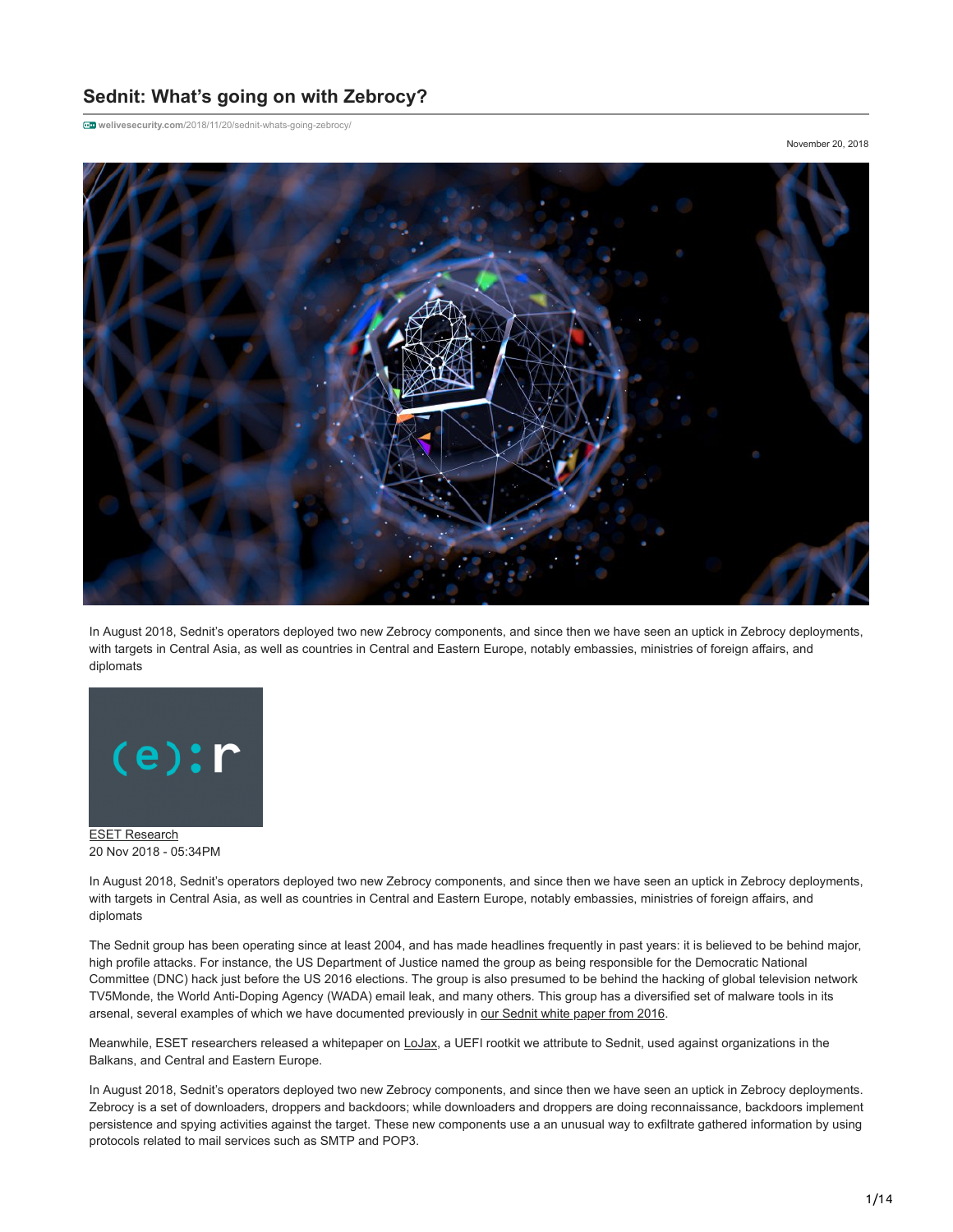The victims targeted by these new components are similar to victims mentioned in our previous [Zebrocy](https://www.welivesecurity.com/2018/04/24/sednit-update-analysis-zebrocy/) post and by [Kaspersky](https://securelist.com/masha-and-these-bears/84311/). The targets of such attacks are located in Central Asia, as well as countries in Central and Eastern Europe, notably embassies, ministries of foreign affairs, and diplomats.

# **The big picture**



For two years now, the Sednit group has primarily used phishing emails as the infection vector for Zebrocy campaigns (Case 1 and Case 2). Once the targets have been compromised, they use different first stage downloaders to gather information about the victims and, should the victims be interesting enough, after a delay of several hours – or even days – they deploy one of their second-level backdoors.

The classic modus operandi for a Zebrocy campaign is for the victim to receive an archive attached to an email. This archive contains two files, one a benign document and one an executable. The operator tries to fool the victim by naming the executable with an apparent document or image file name by incorporating the "double extension" trick..

This new campaign, depicted as Case 3 in Figure 1, uses a more involved procedure. We dissect this process below.

# **Delphi dropper**

The first binary is a Delphi dropper, which is kind of unusual for a Zebrocy campaign. Most of the time it's a downloader rather than a dropper that is installed on the victim system as the first stage.

This dropper contains some tricks to make it more difficult to reverse-engineer. It uses a keyword – *liver* in the samples we described here – to mark the start and end of key elements as shown below.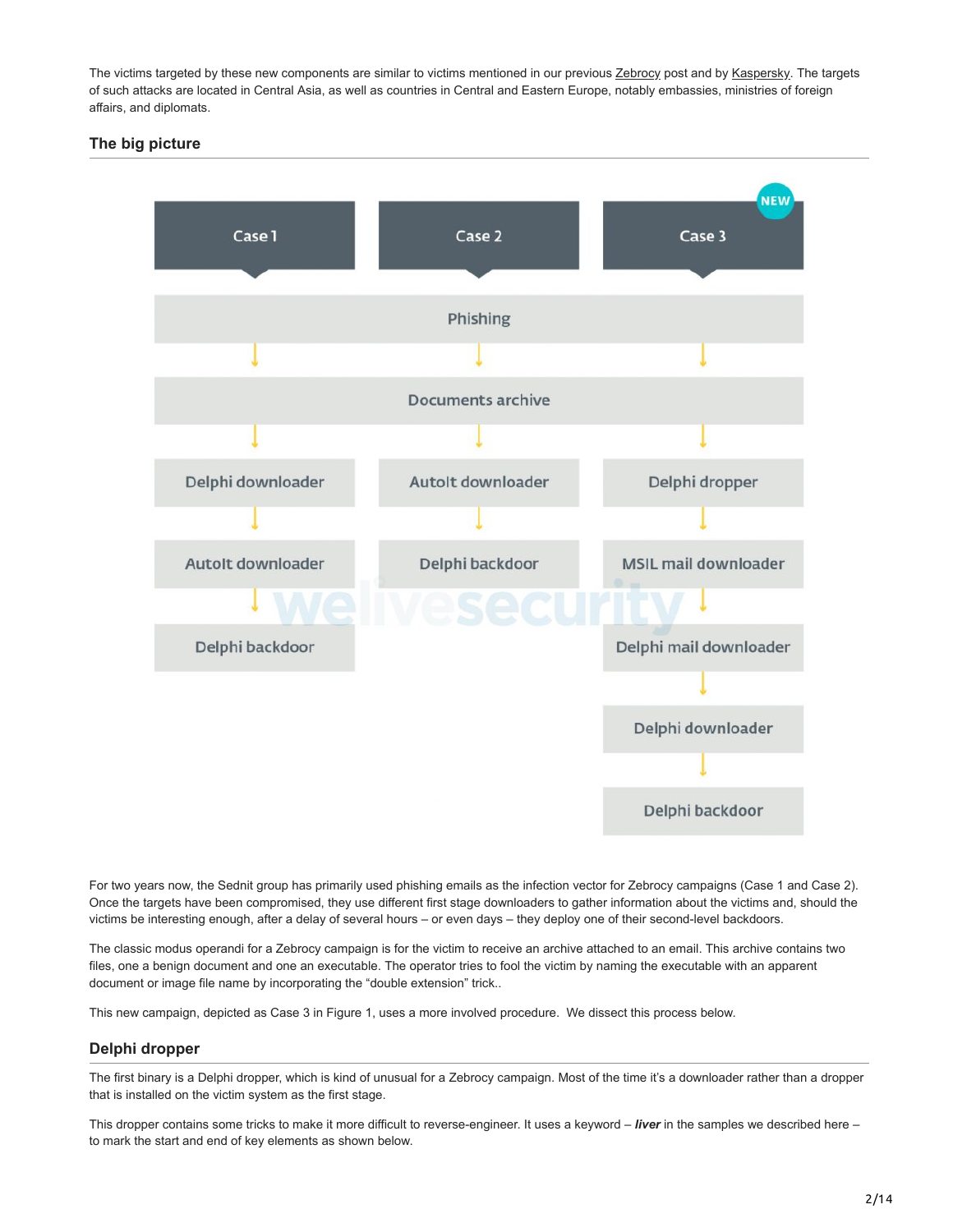- 1 \$ yara -s tag\_yara.yar SCANPASS\_QXWEGRFGCVT\_323803488900X\_jpeg.exe
- 2 find\_tag SCANPASS\_QXWEGRFGCVT\_323803488900X\_jpeg.exe
- 3 0x4c260:\$tag: l\x00i\x00v\x00e\x00r\x00
- 4 0x6f000:\$tag: liver
- 5 0x6f020:\$tag: liver
- 6 0x13ab0c:\$tag: liver

The YARA rule above looks for the string *liver*. The first *liver* is the one used in the code and it doesn't separate anything from anything, while the others separate the key descriptor, the image (hexdump below) and the encrypted payload in the dropper.

- 1 \$ hexdump -Cn 48 -s 0x6f000 SCANPASS\_QXWEGRFGCVT\_323803488900X\_jpeg.exe
- 2 0006f000 6c 69 76 65 72 4f 70 65 6e 41 69 72 33 39 30 34 |liverOpenAir3904|
- 3 0006f010 35 5f 42 61 79 72 65 6e 5f 4d 75 6e 63 68 65 6e |5\_Bayren\_Munchen|
- 4 0006f020 6c 69 76 65 72 ff d8 ff e0 00 10 4a 46 49 46 00 |liver……JFIF.|

Starting with the image, this is dropped as *C:\Users\public\Pictures\scanPassport.jpg* if a file of that name does not already exist. Interestingly, the dropper's filename, *SCANPASS\_QXWEGRFGCVT\_323803488900X\_jpeg.exe*, also hints at a phishing scheme revolving around traveling or passport information. This might indicate that the operator knew the phishing message's target. The dropper opens the image: if the file exists, it stops executing; otherwise, it drops the image, opens it, and retrieves the key descriptor *OpenAir39045\_Bayren\_Munchen*. The image doesn't seem to display anything while the file format is valid; see Figure 2.

| ScanPassport - Windows Photo Viewer                                                                                                                                            | $-10 \times$ |
|--------------------------------------------------------------------------------------------------------------------------------------------------------------------------------|--------------|
| File<br>Print +<br>E-mail<br>Burn +<br>$\overline{\phantom{a}}$<br>Open +<br>-                                                                                                 | 0            |
| Windows Photo Viewer can't open this picture because sither Photo Viewer doesn't support this file format, or you don't have the latest<br>The dates to Photo Viewer.<br>:urit |              |
| $\triangle$<br>- ه<br>$\Box$<br>$\sigma$<br>$\times$<br>ЪH<br>$\blacksquare$                                                                                                   |              |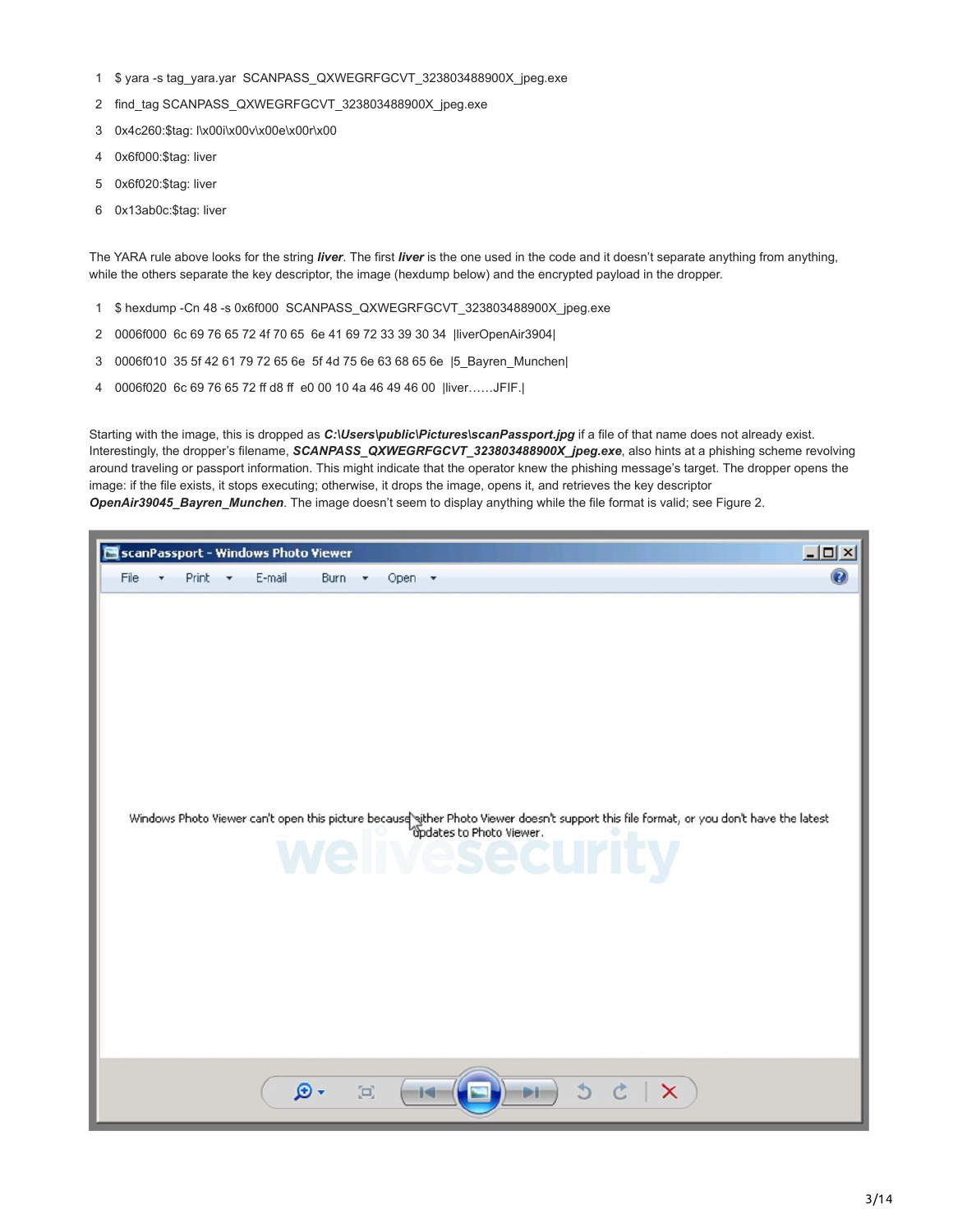The key descriptor's string contains *Bayren\_Munchen* which seems likely to refer to the German soccer team FC Bayern Munich. Regardless, it is not the content of the key descriptor *–* but its length *–* that matters, with that length used to retrieve the XOR key used to encrypt the payload.

To get the XOR key, the dropper looks for the last *liver* keyword and adds the offset of the key descriptor. The length of the XOR key – 27 (0x1b) bytes – is the same as that of the key descriptor.

Using the XOR key and a simple XOR loop, the dropper decrypts the last part – which is the encrypted payload – right after the last tag until the end of the file. Notice that the executable payload's MZ header starts right after the keyword *liver* and the XOR key retrieved from a part of the PE header that is normally a sequence of 0x00 bytes, which are restored once the payload is decrypted, as seen in Figure 3.

|  |  |  |  | S diff -W200 -y <(xxd -s 0x13ab08 SCANPASS_QXWEGRFGCVT_323803488900X_jpeg.exe) <(xxd -s 0x13ab08 decrypted) |  |  |  |  |                                                                    |
|--|--|--|--|-------------------------------------------------------------------------------------------------------------|--|--|--|--|--------------------------------------------------------------------|
|  |  |  |  | 0013ab08: a571 ffd9 6c69 7665 7219 31ee 7559 7269 .gliver.1.uYri                                            |  |  |  |  | 0013ab08: a571 ffd9 6c69 7665 724d 5a90 0003 0000 .gliverMZ        |
|  |  |  |  | 0013ab18: 2826 2b2f 2ebb a67a 62d1 7e75 4456 6e75 (&+/zb.~uDVnu                                             |  |  |  |  | 0013ab18: 0004 0000 00ff ff00 00b8 0000 0000 0000                  |
|  |  |  |  | 0013ab28: 7833 7e75 546b 7e75 5a72 6928 222b 2f2e x3~uTk~uZri("+/.                                          |  |  |  |  |                                                                    |
|  |  |  |  | 0013ab38: 4459 7a62 697e 7544 566e 7578 737e 7554 DYzbi-uDVnuxs-uT                                          |  |  |  |  |                                                                    |
|  |  |  |  | 0013ab48: 6b7e 755a 72e9 2822 2b21 31fe 577a d660 k-uZr. ("+!1.Wz.'                                         |  |  |  |  | 0013ab48: 0000 0000 0080 0000 000e 1fba 0e00 b409                  |
|  |  |  |  | 0013ab58: b354 fc57 22b8 5927 161c 274b 0e07 3515 .T.W".Y''K5.                                              |  |  |  |  | 0013ab58: cd21 b801 4ccd 2154 6869 7320 7072 6f67 .!L. ! This prog |
|  |  |  |  | 0013ab68: 1b49 4f0b 4c4f 2a37 1516 491c 1064 241b .IO.LO*7Id\$.                                             |  |  |  |  | 0013ab68: 7261 6d20 6361 6e6e 6f74 2062 6520 7275 ram cannot be ru |
|  |  |  |  | 0013ab78: 1b58 1a10 5510 242d 5537 1d0d 4d0c 2622 .XU.\$-U7M.&"                                             |  |  |  |  | 0013ab78: 6e20 696e 2044 4f53 206d 6f64 652e 0d0d n in DOS mode    |

It drops the payload as *C:\Users\Public\Documents\AcrobatReader.txt* and moves the file to *C:\Users\Public\Documents\AcrobatReader.exe*

Perhaps this is an attempt to avoid endpoint protection systems triggering an alert based on a binary dropping a file with a .exe extension.

Once again, the operator tries to fool victims in the event that they take a look at the directory, in which case they'll see the file displayed as in Figure 4:

| $\mathbf{C}$                                                                       | B « Public → Public Documents           | $\overline{\mathbf{v}}$                | $+$ | Search Public Documents | - 1 | æ. | $\Sigma$<br>٩    |
|------------------------------------------------------------------------------------|-----------------------------------------|----------------------------------------|-----|-------------------------|-----|----|------------------|
| Organize $\blacktriangledown$                                                      | Include in library $\blacktriangledown$ | Share with $\blacktriangledown$        |     | New folder              | 을 - |    | $\mathbf \Omega$ |
| <b>x</b> Favorites<br>Desktop<br><b>图 Recent Places</b>                            |                                         | AcrobatReader<br>Adobe Reader<br>Adobe |     |                         |     |    |                  |
| <b>En Libraries</b><br>Documents<br>$\bullet$ Music<br>Pictures<br><b>N</b> Videos |                                         |                                        |     |                         |     |    |                  |
| Computer<br>Network                                                                |                                         |                                        |     |                         |     |    |                  |
| 1 item                                                                             |                                         |                                        |     |                         |     |    |                  |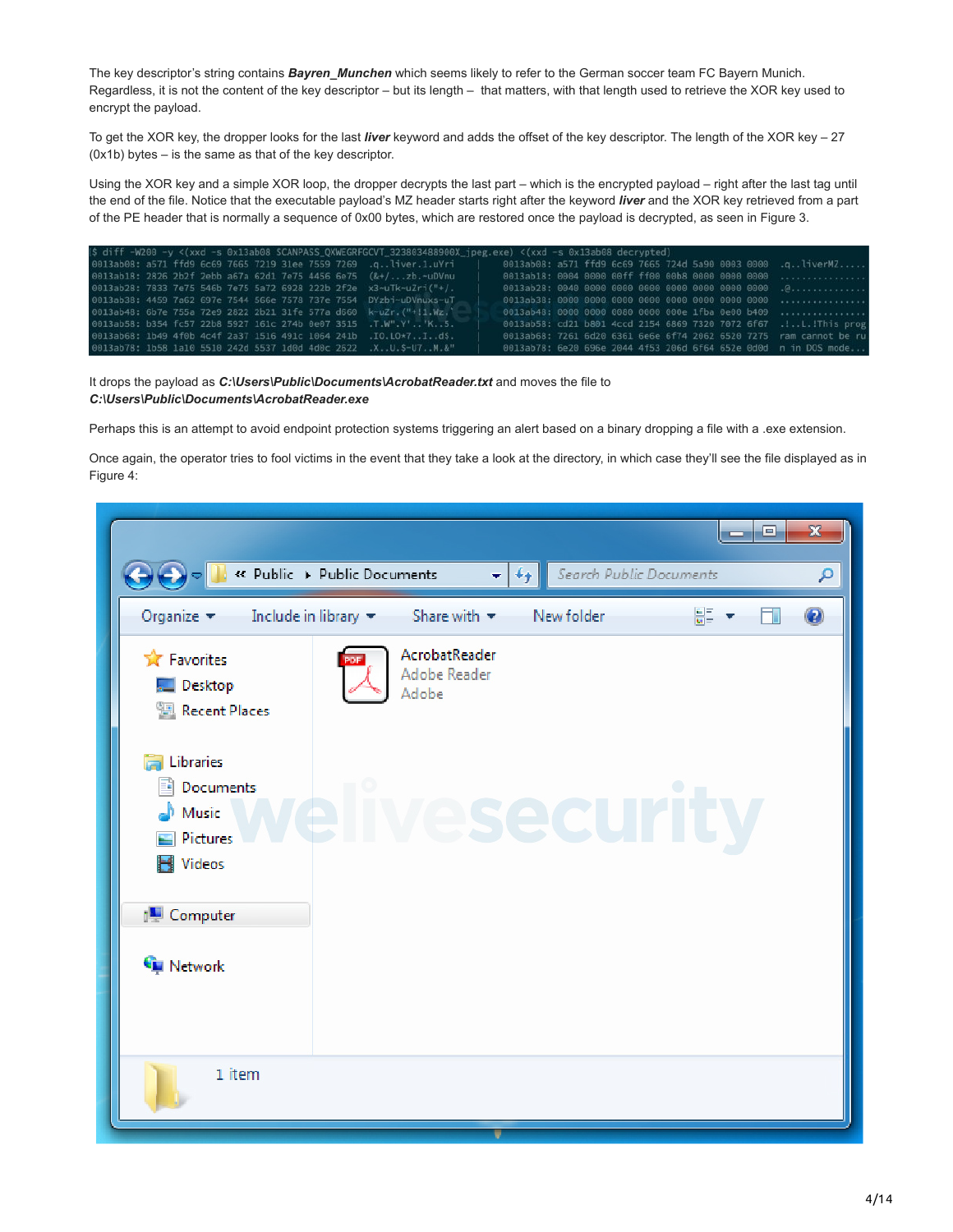By default, Windows hides the extension, and this is leveraged by the operator to drop an executable in a Documents directory and it makes it look like a PDF file.

Finally, the dropper executes its freshly-dropped payload, and exits.

## **MSIL mail downloader**

The payload of the previous dropper is a UPX-packed MSIL downloader. To make the process easier to understand, the main logic is described below, followed by source code, then an overview of the dissected control flow.

The Main method calls *Run* to start the application, which then creates the form *Form1*.

1 {

- 2 Application.EnableVisualStyles();
- 3 Application.SetCompatibleTextRenderingDefault(false);
- 4 Application.Run((Form) new Form1());

5 }

Form1 initiates a lot of variables, including a new **Timer** for seven of them.

- 1 this.start = new Timer(this.components);
- 2 this.inf = new Timer(this.components);
- 3 this.txt = new Timer(this.components);
- 4 this.subject = new Timer(this.components);
- 5 this.run = new Timer(this.components);
- 6 this.load = new Timer(this.components);
- 7 this.screen = new Timer(this.components);

A Timer object has three important fields:

- Enabled: indicates if the timer is active.
- Interval: the time, in milliseconds, between elapsed events.
- Tick: the callback executed when the timer interval has elapsed and the timer is enabled.

Here these fields are initialized as: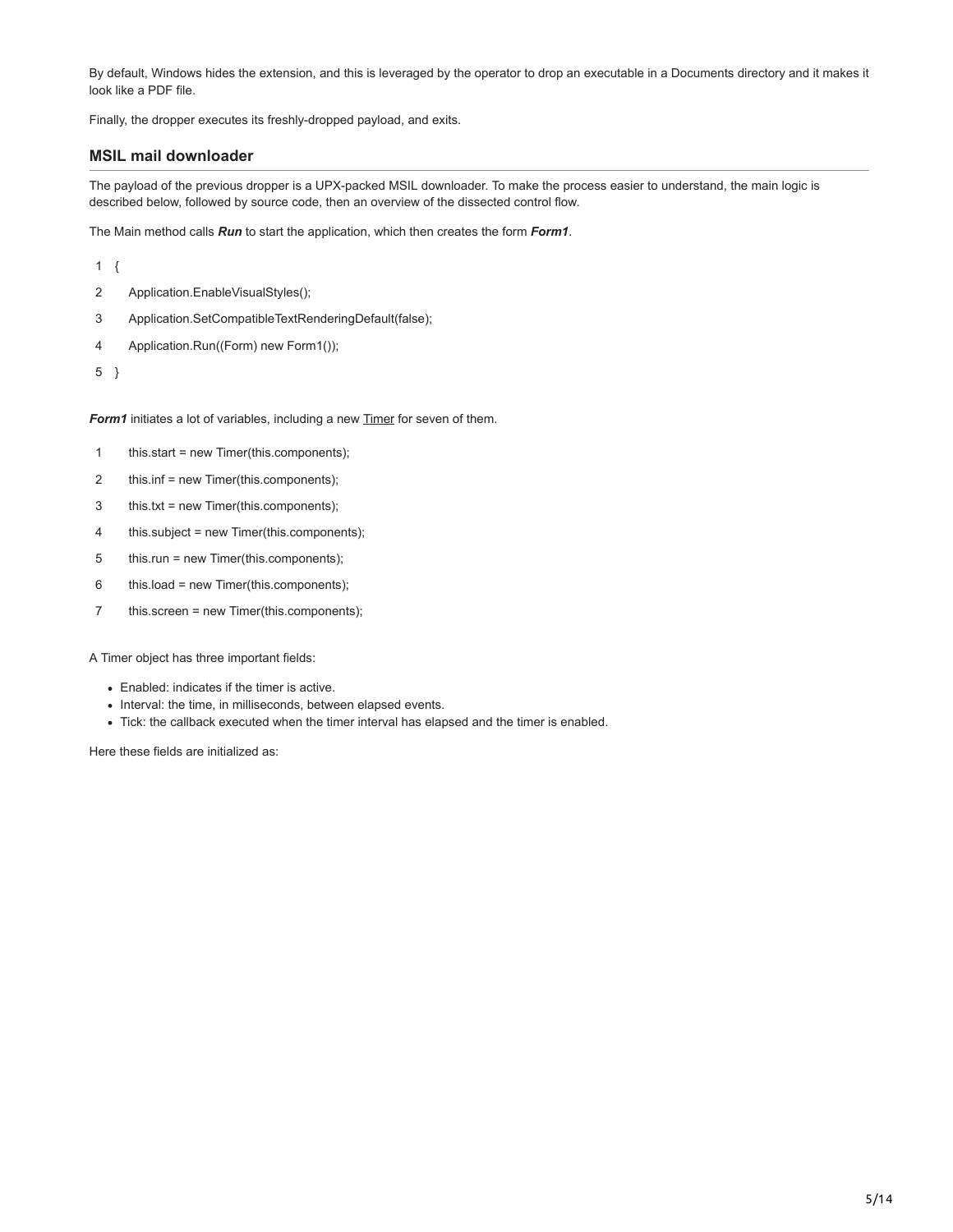- 1 this.start.Enabled = true;
- 2 this.start.Interval = 120000;
- 3 this.start.Tick += new EventHandler(this.start\_Tick);
- 4 this.inf.Interval = 10000;
- 5 this.inf.Tick += new EventHandler(this.inf\_Tick);
- 6 this.txt.Interval = 120000;
- 7 this.txt.Tick += new EventHandler(this.txt\_Tick);
- 8 this.subject.Interval = 120000;
- 9 this.subject.Tick += new EventHandler(this.subject\_Tick);
- 10 this.run.Interval =  $60000$ ;
- 11 this.run.Tick += new EventHandler(this.run\_Tick);
- 12 this.load.Interval = 120000;
- 13 this.load.Tick += new EventHandler(this.load\_Tick);
- 14 this.screen.Interval = 8000;
- 15 this.screen.Tick += new EventHandler(this.screen\_Tick);

For each object, it sets an *Interval* which is from 8 seconds to 2 minutes. A callback is added to the event handler. Notice that *start* is the only one that sets *Enabled* as true, meaning that after 2 minutes (12000 milliseconds = 120 seconds) *start\_Tick* will be called by the event handler.

| 1              |     | private void start Tick(object sender, EventArgs e)                                                                                 |
|----------------|-----|-------------------------------------------------------------------------------------------------------------------------------------|
| 2              |     |                                                                                                                                     |
| 3              | try |                                                                                                                                     |
| $\overline{4}$ |     |                                                                                                                                     |
| 5              |     | this start. Enabled = $false$ ;                                                                                                     |
| 6              |     | Lenor lenor = new Lenor();                                                                                                          |
| 7              |     | this dir = !Directory Exists(this label15 Text ToString())? this label16 Text ToString() + "\": this label15 Text ToString() + "\"; |
| 8              |     | this $att = this-dir + "audev.txt":$                                                                                                |
| 9              |     | this. $id = lenor.id(this-dir);$                                                                                                    |
| 10             |     | this.inf.Enabled = $true$ ;                                                                                                         |
| 11             |     |                                                                                                                                     |

Thereafter each method has the same behavior: it sets the *Enabled* variable to *false* at the beginning of the method. The method occurs, and afterwards sets the *Enabled* variable of the next object to *true*, which will activate the next timer. The *Enabled* variable is used by the operator to put in place a kind of state machine: if the functions fail, this is a mechanism to repeat failed functions until they succeed. The time between the execution of two functions might be an attempt to evade endpoint protection systems by adding a delay.

Now the structure of each method is defined; the following part will focus on the control flow of the malware.

As the exchanges happen between different email inboxes, here is an overview of the different steps.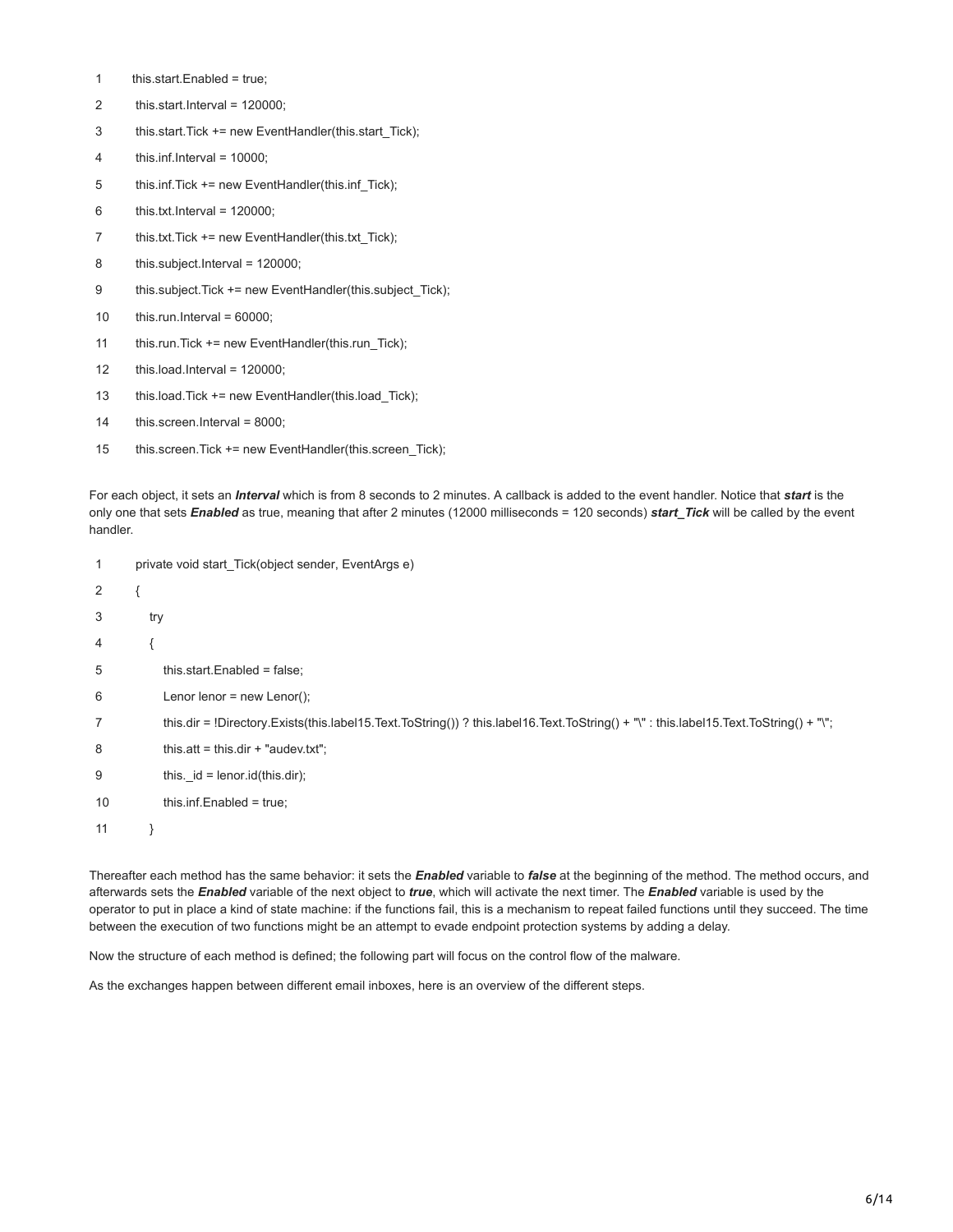

One of the early checks made by the malware is for the existence of a specific path used to drop every file used during its execution. If possible, it uses *C:\Users\Public\Videos\* — otherwise it will fall back to *C:\Documents and Settings\All Users\Documents\* as its default directory. Notice that the latter path is specific to Windows XP while the former is for Vista and above.

A 16-byte *id* is generated by concatenating the *C:* volume serial number and the UserName, and stored in the file *audev.txt*.

The downloader gathers the following information:

- current path of the application
- operating system version
- system directory
- user domain machine name
- UserName
- 
- current time zone
- current date
- logical drive list and information about each of them (model, serial number, etc…)
- directory listing of *C:\Program Files\* and *C:\Program Files (x86)\*
- process list

All this information is stored in the *C:\Users\Public\Videos\si.ini* file and sent in an email message, as an attachment, via SMTPS, using the default port 465. The email body contains the string *SI* (which probably stands for System Information), the recipient is *sym777.g@post.cz*. For all email exchange, the message's Subject: set to the *id*.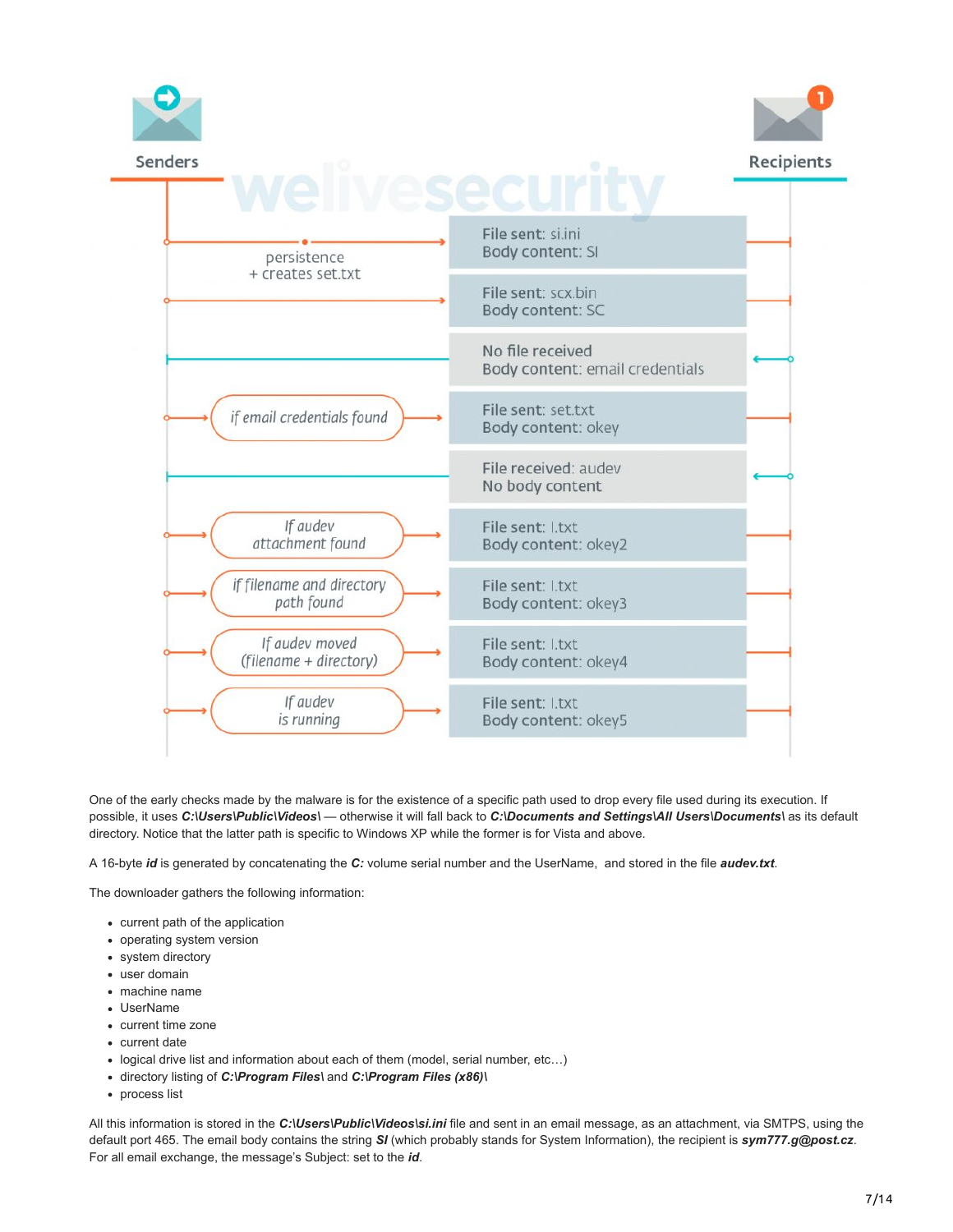The operator chooses to have multiple fallback addresses and sends the same email to two other, different recipients, presumably in case the main one is not working. Once the email has been sent, the downloader deletes the *si.ini* file.

For the first execution of the malware, it creates the file *set.txt* with *{System\_Parametrs = 10}* inside and creates the Windows registry entry:

| View<br>Edit                                           | Favorites<br>Help        |              |                   |                                          |
|--------------------------------------------------------|--------------------------|--------------|-------------------|------------------------------------------|
| <b>Policies</b><br>                                    | ▲<br>Name                |              | <b>Type</b>       | Data                                     |
| <b>RADAR</b>                                           |                          | ab (Default) | REG SZ            | (value not set)                          |
| <b>Run</b><br><b>WEEKS</b><br><b>RunOnce</b><br>511111 | $\overline{\phantom{a}}$ | ab Adbrdr    | REG <sub>SZ</sub> | C:\Users\Public\Videos\AcrobatReader.exe |
| Ш                                                      |                          |              | <b>Service</b>    | .                                        |

One screenshot of the victim's computer is taken under the name *scx.bin* and sent as an email attachment with *SC* (which probably stands for Screenshot) in the email's body.

After dispatch, this malware connects to the *kae.mezhnosh@post.cz* mailbox via POP3 over SSL (port 995) and looks for messages with a Subject: that corresponds to its own *id*. If there is such a message and the body is not empty, the malware hex decodes it and then sends a message with *okey* in the body to *sym777.g@post.cz*. The content of the email previously retrieved is cleaned and parsed as below:

- 1 string[] strArray = this.\_adr.Replace("B&", "").Replace("Db", "").Split('%');
- 2 string str1 = strArray[0];
- 3 string str2 = strArray[1];

Two strings are obtained: the first one is a password and the second is a username for an email address.

These new credentials are used to connect to the specified inbox freshly collected, and to also look there for a message with a subject that matches the malware's *id* as well as an attachment with the string *audev* in its filename. If both conditions are met, the malware saves the attachment and deletes the message from the server.

All logging messages are sent to *sym777.g@post.cz* while messages retrieved via POP3 come from credentials recently obtained.

These decisions from the operators make forensics more difficult. First, if you have the downloader with emails, you can't connect to the mailbox that contains the next stage.

Second, if you retrieve the email credentials, you still can't get the next payload because it was deleted after retrieval.

Once the downloader successfully writes the attachment to disk, it sends an email with *okey2* in the body and an attachment, named *l.txt,* containing *090*. The same file is overwritten with *000* and the malware tries to retrieve another message. Again – if it works – the *l.txt* file is sent with body text of *okey3*. The content of the attachment is a directory and a filename. The malware moves the *audev* file to this filepath. Finally, the malware sends an email with a body message of *okey4* and *l.txt* as attachment. It starts the executable — *audev.exe* and checks in the list of processes to see if one of them contains the string *audev*.

- 1 Process.Start(this.rn);
- 2 foreach (Process process in Process.GetProcesses())
- 3 {
- 4 if (process.ProcessName.Contains("audev"))
- 5 }

If a process with such a name is found, it sends a last email with *okey5* as the body message and *l.txt* as the attachment. Finally, it deletes *l.txt* and *set.txt*, deletes the Windows registry key it created, and exits.

## **Delphi mail downloader**

The main role of this downloader is to assess the importance of the compromised system and, if it is deemed important enough, to download and execute Zebrocy's last downloader.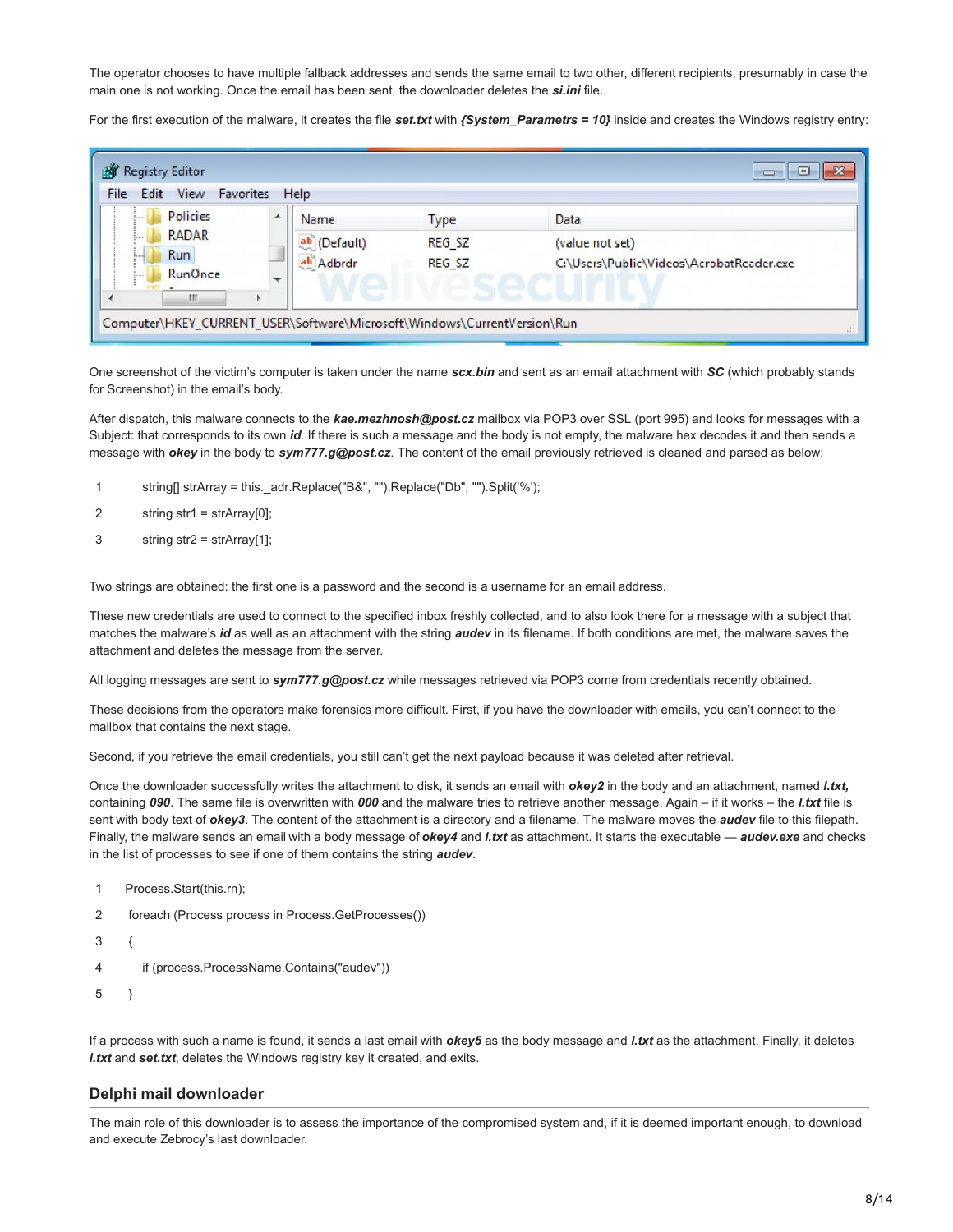The binary is written in Delphi and packed with UPX. The complete definition of the *TForm1* object can be found in its resource section and contains some configuration parameters used by the malware. The following sections focus on the initialization, capabilities, and network protocol of the downloader.

# **Initialization**

At the beginning, it decrypts a bunch of strings that are email addresses and passwords. The operator uses the [AES ECB](https://en.wikipedia.org/wiki/Block_cipher_mode_of_operation#Electronic_Codebook_(ECB)) encryption algorithm. Each string is hex-encoded, with the first four bytes corresponding to the final size of the decrypted string (the decrypted strings may contain some padding at the end). There are two AES keys in the *TForm1* object; the first one is used to encrypt data while the second is used to decrypt.

Emails and passwords are used by the operator to send commands to the malware and also to retrieve information harvested from the victim's computer. The communication protocols are SMTP and POP3 – both of them over SSL. To use OpenSSL, the malware drops and uses two OpenSSL dynamic link libraries (DLLs): *libeay32.dll* (*98c348cab0f835d6cf17c3a31cd5811f86c0388b*) and *ssleay32.dll* (*6d981d71895581dfb103170486b8614f7f203bdc*).

| x                                                            | $\mathbf{x}$                                     |
|--------------------------------------------------------------|--------------------------------------------------|
| Sileay32.dll Properties                                      | a) libeay32.dll Properties                       |
| Details  <br><b>Previous Versions</b><br>Security<br>General | Details Previous Versions<br>Security<br>General |
| Value                                                        | Value                                            |
| Property                                                     | Property                                         |
| Description                                                  | Description                                      |
| File description                                             | OpenSSL Shared Library                           |
| OpenSSL Shared Library                                       | File description                                 |
| Type                                                         | Application extension                            |
| Application extension                                        | Type                                             |
| File version                                                 | 0.9.8.18                                         |
| 0.9818                                                       | File version                                     |
| The OpenSSL Toolkit                                          | Product name                                     |
| Product name                                                 | The OpenSSL Toolkit                              |
| Product version 0.9.8r                                       | Product version 0.9.8r                           |
| Copyright <sup>©</sup> 1998-2011 The OpenSSL P               | Copyright <sup>©</sup> 1998-2011 The OpenSSL P   |
| Copyright                                                    | Copyright                                        |
| 269 KB                                                       | 1.06 MB                                          |
| <b>Size</b>                                                  | Size                                             |
| 10/20/2018 12:51 AM                                          | 10/20/2018 12:51 AM                              |
| Date modified                                                | Date modified                                    |
| English (United States)                                      | English (United States)                          |
| Language                                                     | Language                                         |
| Original filename ssleay32.dll                               | Original filename libeay32.dll                   |
| Remove Properties and Personal Information                   | Remove Properties and Personal Information       |
| OK                                                           | OK                                               |
| Apply                                                        | Cancel                                           |
| Cancel                                                       | Apply                                            |

Notice that all files are dropped in the malware's working directory, *C:\Users\Public\*

The persistence is done during the first execution of the malware using a well-known [technique](http://www.hexacorn.com/blog/2014/11/14/beyond-good-ol-run-key-part-18/), the "Logon scripts". It creates a script file *registration.bat* and writes several strings from the *TForm1* object. The final script is:

- 1 reg add HKCU\Environment /v "UserInitMprLogonScript" /t REG\_EXPAND\_SZ /d "C:\Users\Public\Videos\audev.exe" /f
- 2 del C:\Users\Public\Videos\registr.bat
- 3 exit

Last but not least, the malware creates an *id*, in the same way as seen in previous Zebrocy binaries. It retrieves the UserName via the GetUserNameW Windows API and prepends the volume serial number of the C:\ drive.

#### **Capabilities**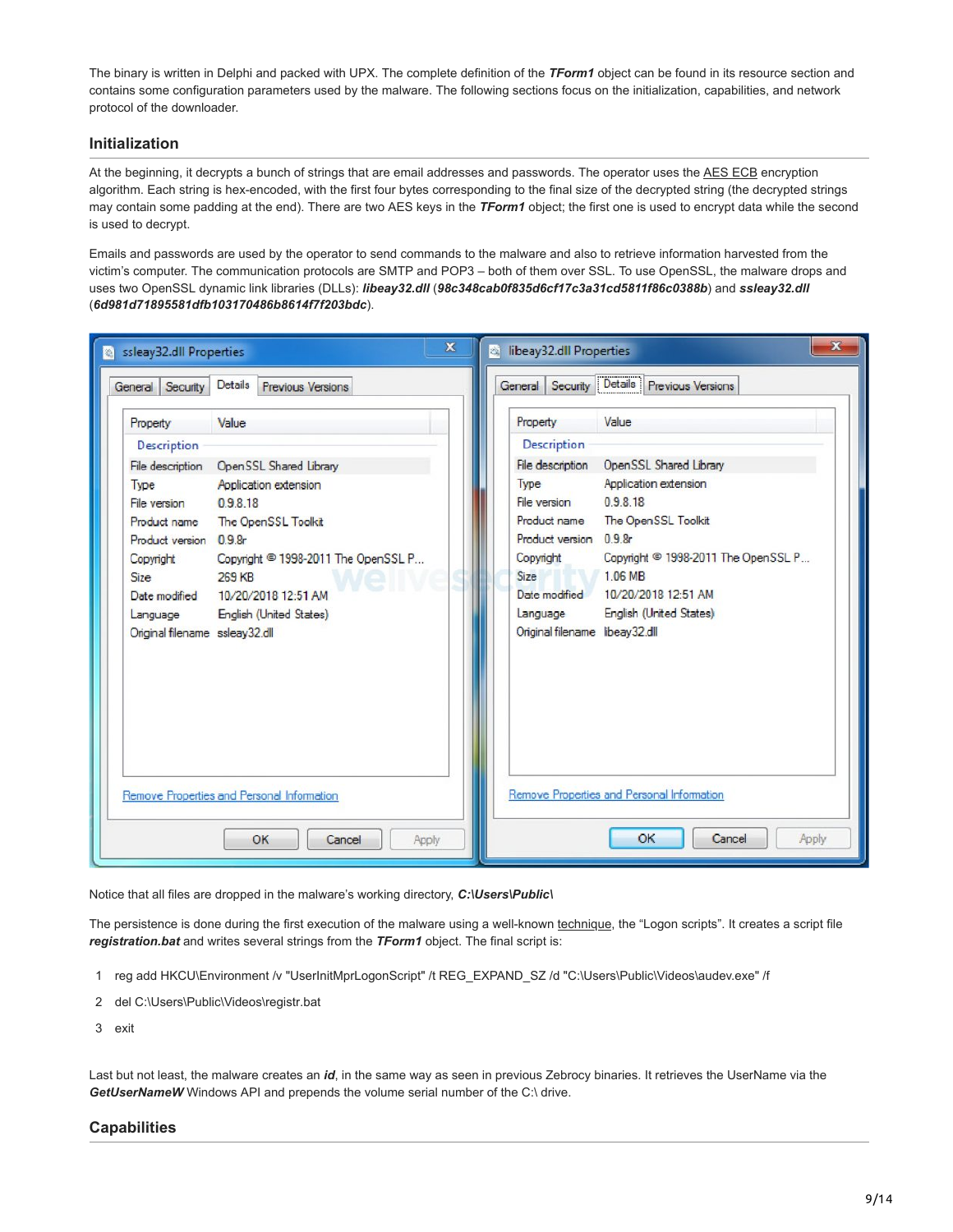While there are some conditions and order in the execution flow to collect information about the victim, the following section describes different gathering capabilities. The scan configuration is stored in the *TForm1* object, grouped under seven different possibilities for retrieving information from the victim's computer.

Starting with a simple scan, the first information that the malware can collect is related to files with the following extensions: *.docx, .xlsx, .pdf, .pptx, .rar, .zip, .jpg, .bmp, .tiff*. For each file found on the disk, it retrieves the full path and the last modified date of the file. That information is encrypted using the AES key mentioned earlier and stored in the file *0.txt*. Another scan targets the extensions *.dat, .json, .db* and like the previous scan it retrieves the full path and last modified date of the file. Then it encrypts them and it stores it under the file *57.txt*.

Listing running processes is also one of the capabilities of this malware and it stores that information in the *08.txt* file, and this looks like the listing below:

- 1 ======Listing\_of\_processes=======
- 2 [System Process]
- 3 System
- 4 smss.exe
- 5 csrss.exe
- 6 wininit.exe
- 7 csrss.exe
- 8 winlogon.exe
- 9 services.exe
- 10 lsass.exe
- 11  $[...]$

In the file *i.txt* the malware gathers general information regarding the victim's computer as well as some information about the malware, like the version number and the path where it's executed, as shown below: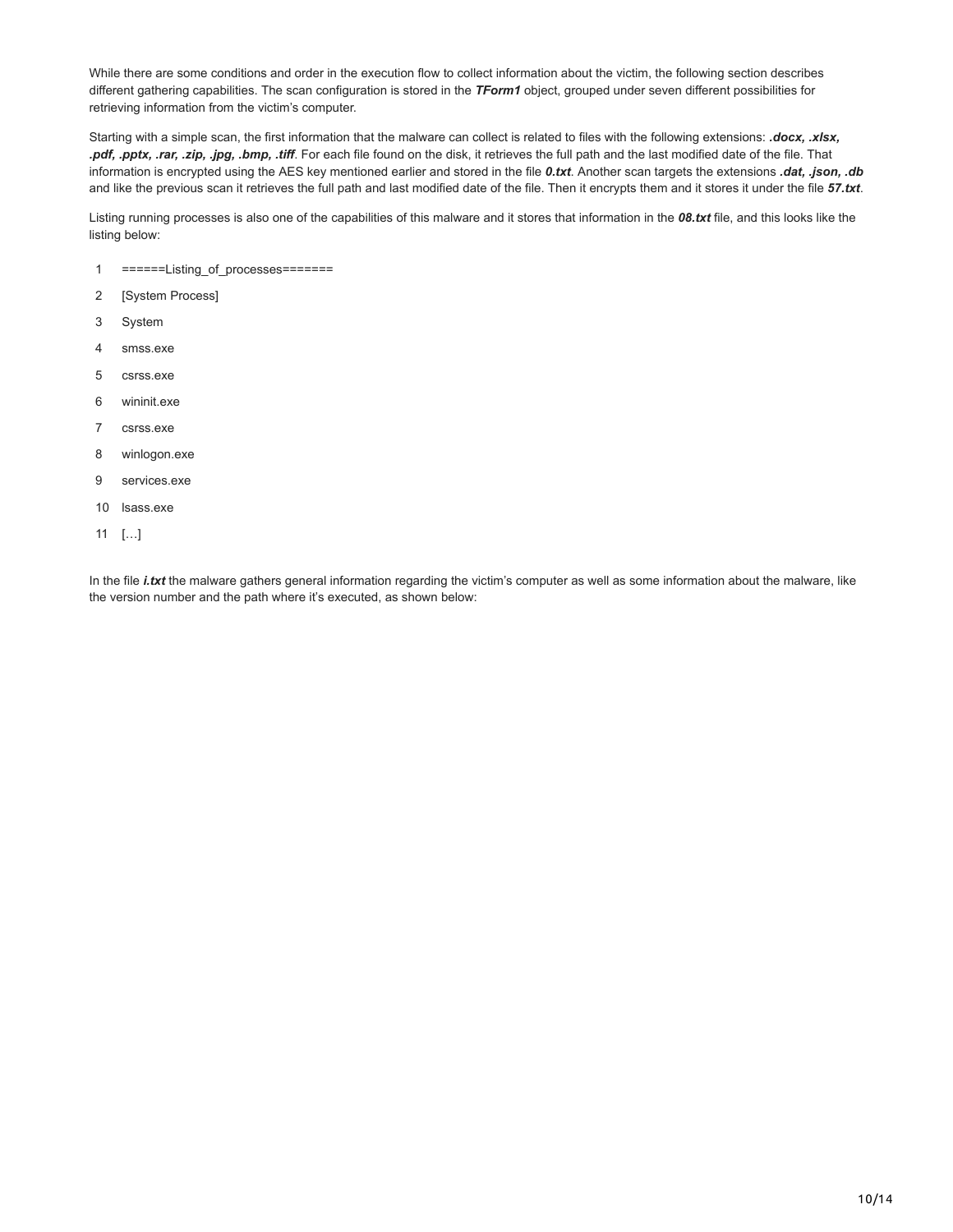1 v7.00

- 2 C:\Users\Public\Videos\audev.txt
- 3 ============================================
- 4 Log\_Drivers:
- 5 C: fixed; size= 102297 Mb, free=83927 Mb S/N: [redacted]
- 6 ==================================================
- 7 OSV: Windows 7
- 8 WinType: 32
- 9 WinDir: C:\Windows
- 10 Lang: English (United States)
- 11 TZ: UTC1:0 Romance Standard Time
- 12 HostN: [redacted]-PC
- 13 User: [redacted]
- 14 ===============S\_LIST=====================
- 15 C:\Program Files\Common Files
- 16 C:\Program Files\desktop.ini
- 17 C:\Program Files\DVD Maker
- 18 C:\Program Files\Internet Explorer
- 19 C:\Program Files\Microsoft.NET
- 20 C:\Program Files\MSBuild
- 21 C:\Program Files\Reference Assemblies
- 22 C:\Program Files\Uninstall Information
- 23 C:\Program Files\Windows Defender
- 24 […]

The malware is capable of taking screenshots, which are stored as *2\[YYYY-mm-dd HH-MM-SS]-Image\_001.jpg***,** and generates another file *2\sa.bin,* populated with the path listing of all screenshots taken. Its last capability is network enumeration; the output is found as *4.txt*.

## **Network Protocol**

The Delphi Mail Downloader is quite a new addition to Zebrocy's toolset and it features a new way to exfiltrate data and retrieve commands from the operator. The exfiltration is quite simple but very noisy on the network, as all the encrypted files gathered previously are sent over SMTPS and each version of the file is sent three times.

| Sender                    | <b>Recipient</b>                |
|---------------------------|---------------------------------|
| kevin30@ambcomission.com  | rishit333@ambcomission.com      |
| salah444@ambcomission.com | rishit333@ambcomission.com      |
| karakos3232@seznam.cz     | antony.miloshevich128@seznam.cz |

The Subject: of the mail is the *id* of the victim and the file is sent as an attachment with a keyword corresponding to the file content. Notice that for each file there is an encrypted version of the file sent.

|               | files files encrypted keywords |      |
|---------------|--------------------------------|------|
|               | n txt                          | SCAN |
| 57.txt 58.txt |                                | ACC. |
|               | 08.txt 082.txt                 | Prl  |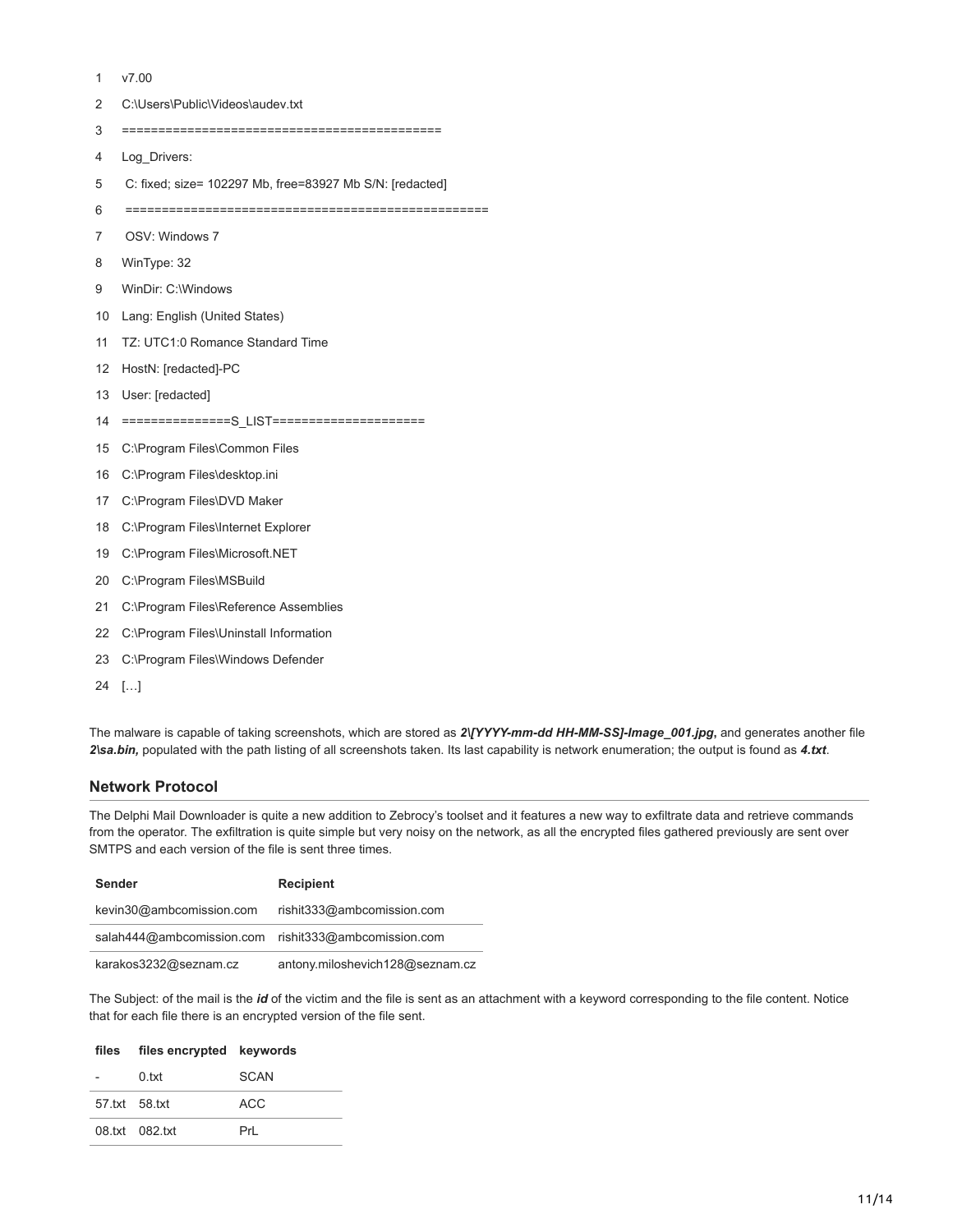|       | files files encrypted keywords |                    |
|-------|--------------------------------|--------------------|
| i.txt | i2 txt                         | SYS INFO           |
|       | 4.txt 42.txt                   | <b>GET NETWORK</b> |

Screenshots taken and files matching both scans are sent as well but with different keywords.

| Content                                               | <b>Keywords</b> |
|-------------------------------------------------------|-----------------|
| screenshots                                           | SC.             |
| docx, xlsx, pdf, pptx, rar, zip, ipg, bmp, tiff FILEs |                 |
| .dat, .json, .db                                      | D ACC           |



While the exfiltration uses SMTP, the binary connects to the email address *tomasso25@ambcomission.com* via POP3 and parses emails. The body of the email contains different keywords that are interpreted as commands by the malware.

| Keywords            | <b>Purpose</b>                | Log   |
|---------------------|-------------------------------|-------|
| scan                | scan                          |       |
| Idfile              | scan                          |       |
| edit34              | execute and delete            |       |
| pKL90               | register                      | isreg |
| prlist              | process listing               |       |
| Start <sub>23</sub> | execute                       | isr   |
| net40               | enumerating network resources |       |
| dele5               | delete file                   | isd   |
| dele <sub>6</sub>   | delete directory              | isd   |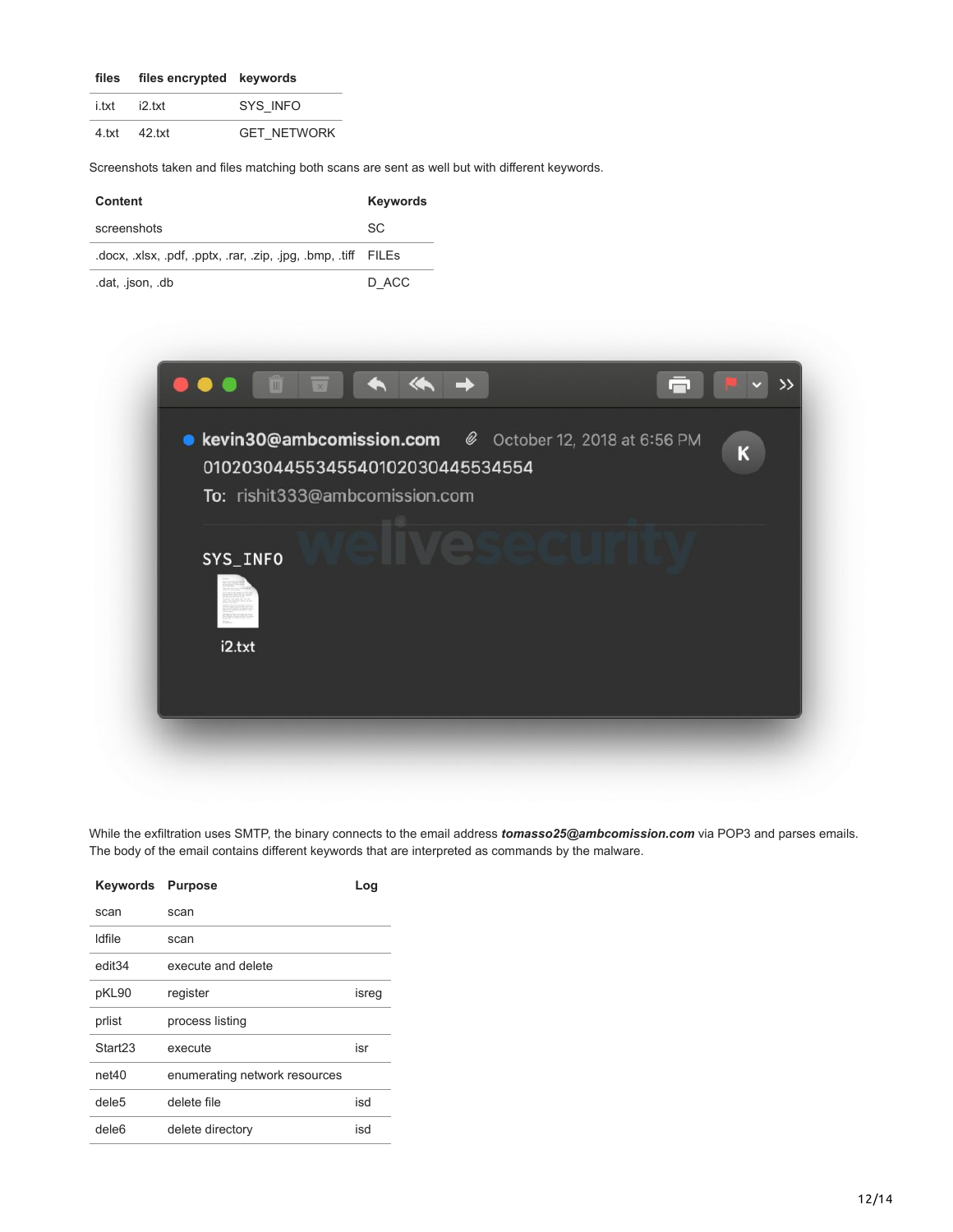| <b>Keywords Purpose</b> |                  | Log   |
|-------------------------|------------------|-------|
| cd25                    | create directory | isc   |
| autodel                 | delete itself    |       |
| Co55                    | copy file        | is_cp |
| Mo00                    | move file        | is m  |

Once executed, a debug log and the result of the command, if any, are sent back to the operator. For example, for a scan command, the operator receives a file that contains the list of files matching the scan extensions along with each matching file.

While this downloader has some backdoor features, it drops a Delphi downloader already associated with the group, and described in our previous Zebrocy [article](https://www.welivesecurity.com/2018/04/24/sednit-update-analysis-zebrocy/).

#### **Summary**

In the past, we identified an overlap between Zebrocy and other traditional Sednit malware. We caught Zebrocy dropping XAgent, the Sednit flagship backdoor. Thus, we attribute Zebrocy to the Sednit group with high confidence.

However, the analysis of these binaries shows some mistakes at the language level as well as development decisions that indicate a different maturity in the development of the toolset. Both downloaders are using mail protocols to exfiltrate information and share common mechanisms to gather the same information. Both are also very noisy on the network and on the system, as they create a lot of files and send a lot of them over the network. While analyzing the Delphi mail downloader, some features seem to have disappeared but some strings still remain the binary. Thus, while this toolset is being operated by the Sednit group, we are very confident that it is being developed by a different and less experienced team, as compared to those who develop the traditional Sednit components.

Zebrocy components are fresh add-ons to the Sednit toolset, and the recent events might explain the increasing use of Zebrocy's binaries rather than the good old Sednit main malware.

## **Indicators of Compromise (IoCs)**

| <b>Filename</b>                                   | SHA-1                                    | <b>ESET detection</b>      |
|---------------------------------------------------|------------------------------------------|----------------------------|
| SCANPASS QXWEGRFGCVT 323803488900X jpeg.exe       | 7768fd2812ceff05db8f969a7bed1de5615bfc5a | Win32/Sednit.ORQ           |
| C:\Users\public\Pictures\scanPassport.jpq         | da70c54a8b9fd236793bb2ab3f8a50e6cd37e2df | $\overline{\phantom{0}}$   |
| C:\Users\Public\Documents\AcrobatReader.{exe.txt} | a225d457c3396e647ffc710cd1edd4c74dc57152 | MSIL/Sednit.D              |
| C:\Users\Public\Videos\audey.txt                  | a659a765536d2099ecbde988d6763028ff92752e | Win32/Sednit.CH            |
| %TMP%\Indy0037C632.tmp                            | 20954fe36388ae8b1174424c8e4996ea2689f747 | Win32/TrojanDownloader.Sed |
| %TMP%\Indy01863A21.tmp                            | e0d8829d2e76e9bb02e3b375981181ae02462c43 | Win32/TrojanDownloader.Sed |

#### **List of emails**

| <b>Emails</b>              |
|----------------------------|
| carl.dolzhek17@post.cz     |
| shinina.lezh@post.cz       |
| P0tr4h4s7a@post.cz         |
| carl.dolzhek17@post.cz     |
| sym777.g@post.cz           |
| kae.mezhnosh@post.cz       |
| tomasso25@ambcomission.com |
| kevin30@ambcomission.com   |
| salah444@ambcomission.com  |
| karakos3232@seznam.cz      |
| rishit333@ambcomission.com |